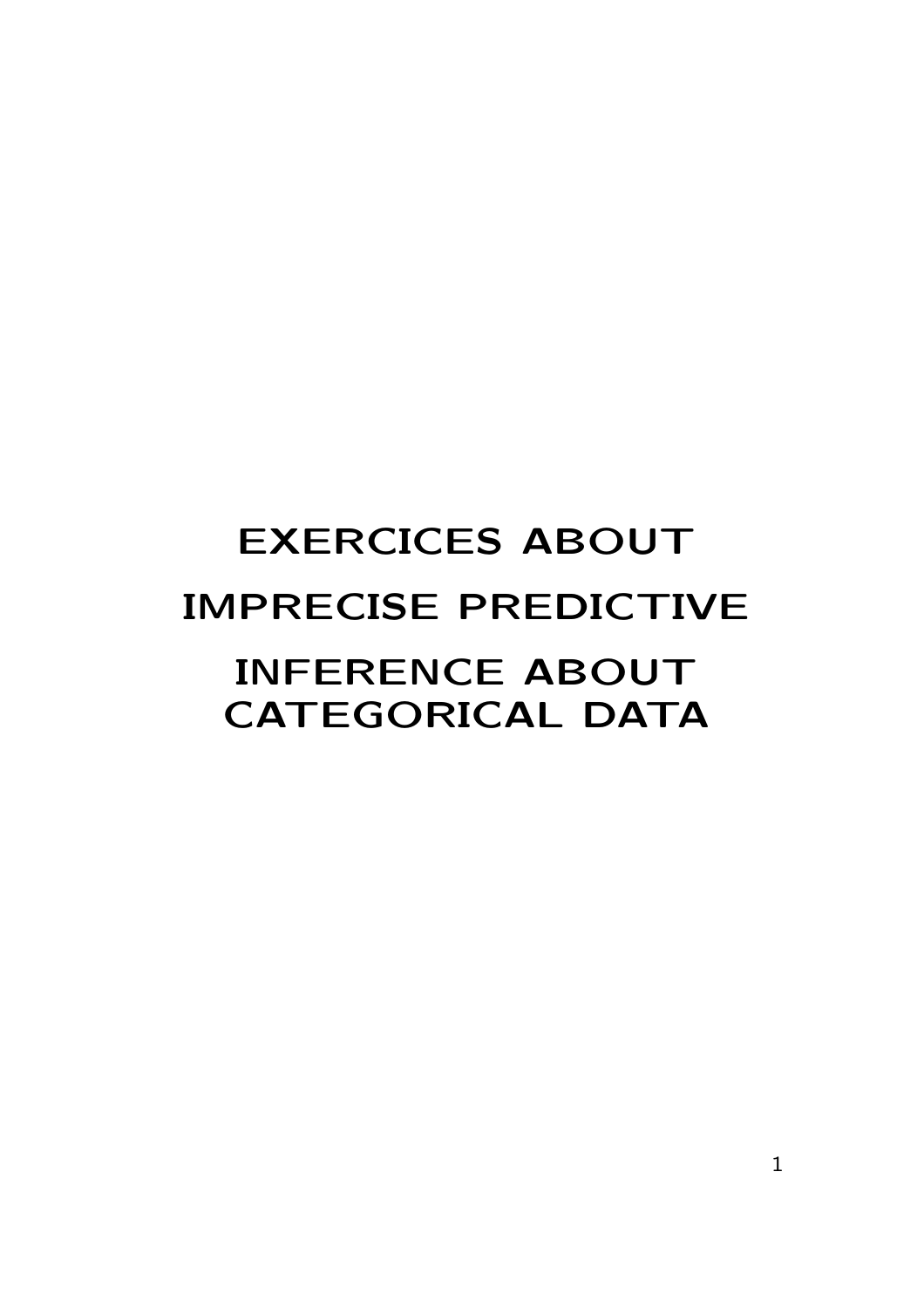## Bayes Theorem

#### Assumptions

- a prior  $\theta \sim Diri(\alpha)$  for the case  $K = 2$
- data  $a$  with sampling distribution  $a|\theta \sim Mn(n,\theta)$

 $\Box$  1) Show that

- $\theta_1|a \sim Beta(a + \alpha)$
- $a_1 \sim \text{BeBi}(n; \alpha)$

Hint: Use Bayes' theorem, and the equivalence between Beta and Diri for  $K = 2$ .

#### 2) Show,

- $\bullet$  assuming future data  $a'$  sampled independently from the same population, *i.e.*  $a' \sim M n(n';\theta)$ ,
- $\bullet$  that  $a'$  $\gamma_1' | a \sim \textit{BeBi}(n'; a + \alpha)$

Hint: Use Bayes' theorem a second time.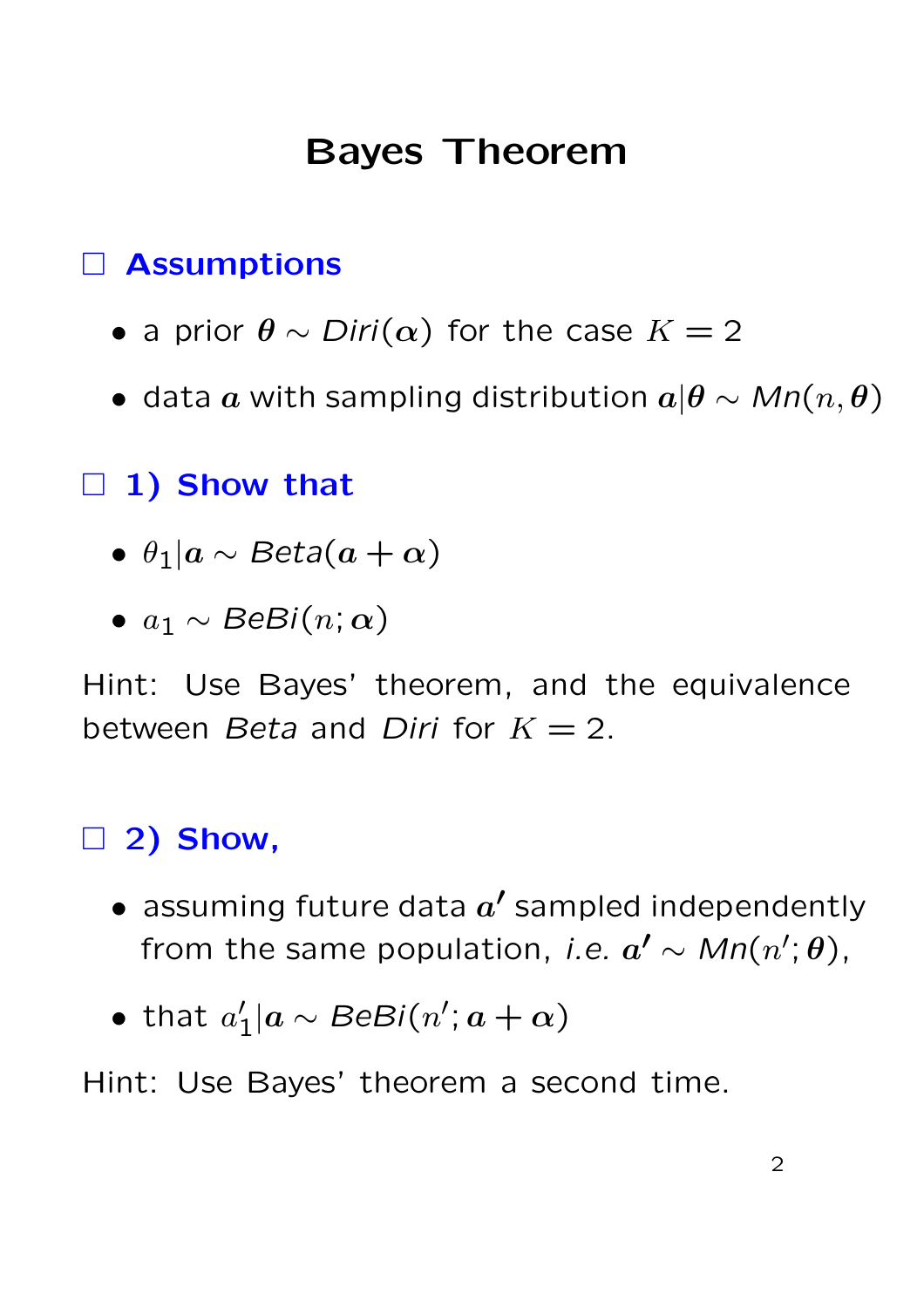# Expressions for the DiMn

 $\Box$  **Assumptions**: Consider a composition  $a =$  $(a_1, \ldots, a_K)$ , with  $\sum_k a_k = n$  whose probability distribution is a Dirichlet-multinomial:

 $a \sim \text{DiMn}(n; \alpha)$ 

### $\Box$  1) Equivalent forms

Show the equivalence between the three forms of the  $DiMn$  for  $a$ , in terms of

- generalized binomial coefficients
- gamma functions
- ascending factorials

See: Mathematical functions & coefficients

 $\Box$  2) Application: Simplify the formula (defined for any integer n and any reals  $0 < \alpha < s$ )

$$
\sum_{a=0}^{n} {n \choose a} \alpha^{[a]}(s-\alpha)^{[n-a]},
$$

3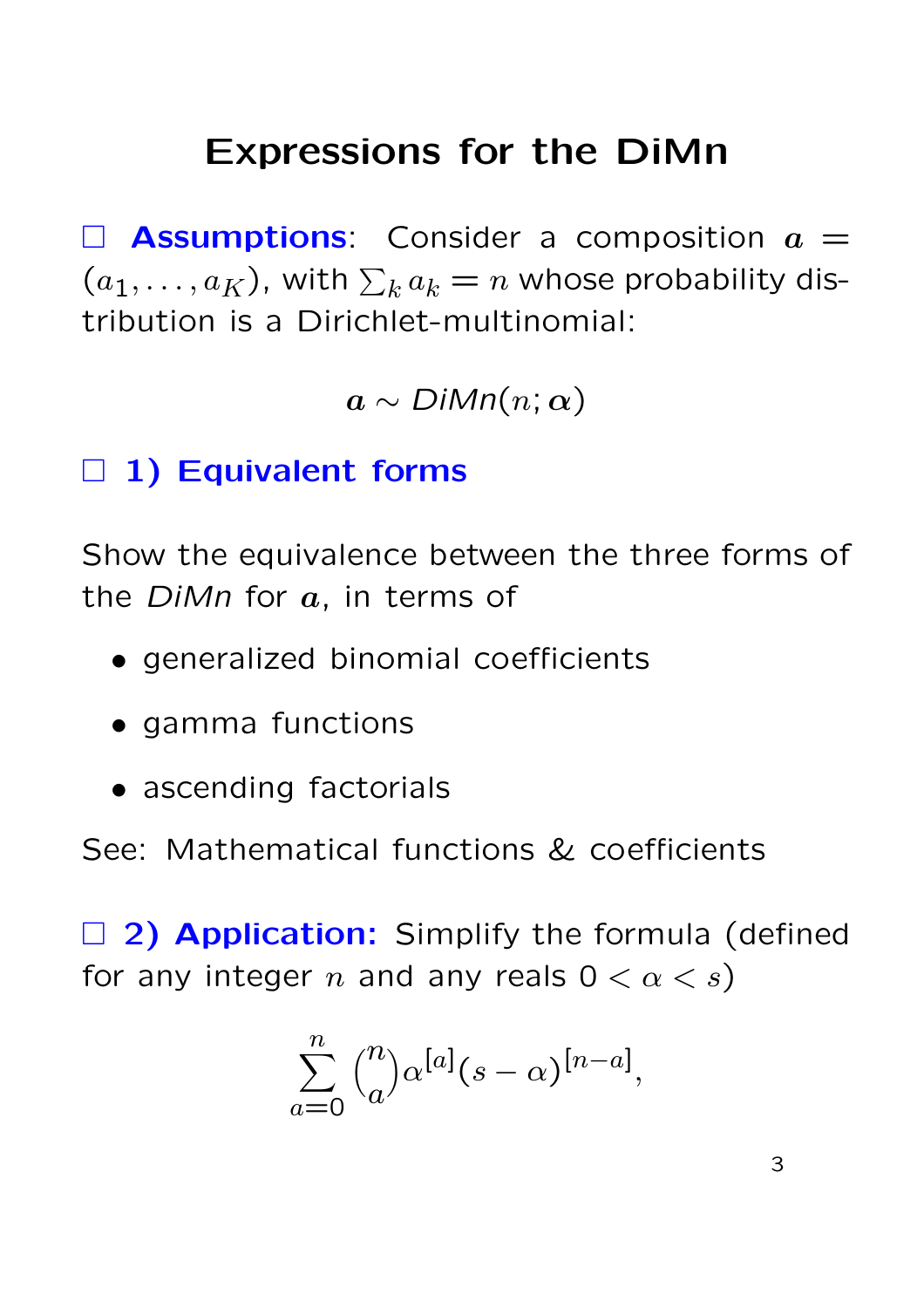#### □ 3) Sequences and compositions

Consider the case  $K = 2$  and an observed sequence of length  $n = 4$ ,  $S = (c_1, c_1, c_2, c_1)$ , yielding the counts  $a_1 = 3, a_2 = 1$ .

- How many sequences yield the same composition in counts? Same question for any composition  $(a_1, a_2)$ ?
- What is the probability  $P(S)$  of sequence S?
- Express  $P(S)$  as the ratio of two products. Can you find a graphical interpretation of that result?

Hint: Represent any sequence as a path on a plane with  $a_1$  on the x-axis and  $a_2$  on the y-axis.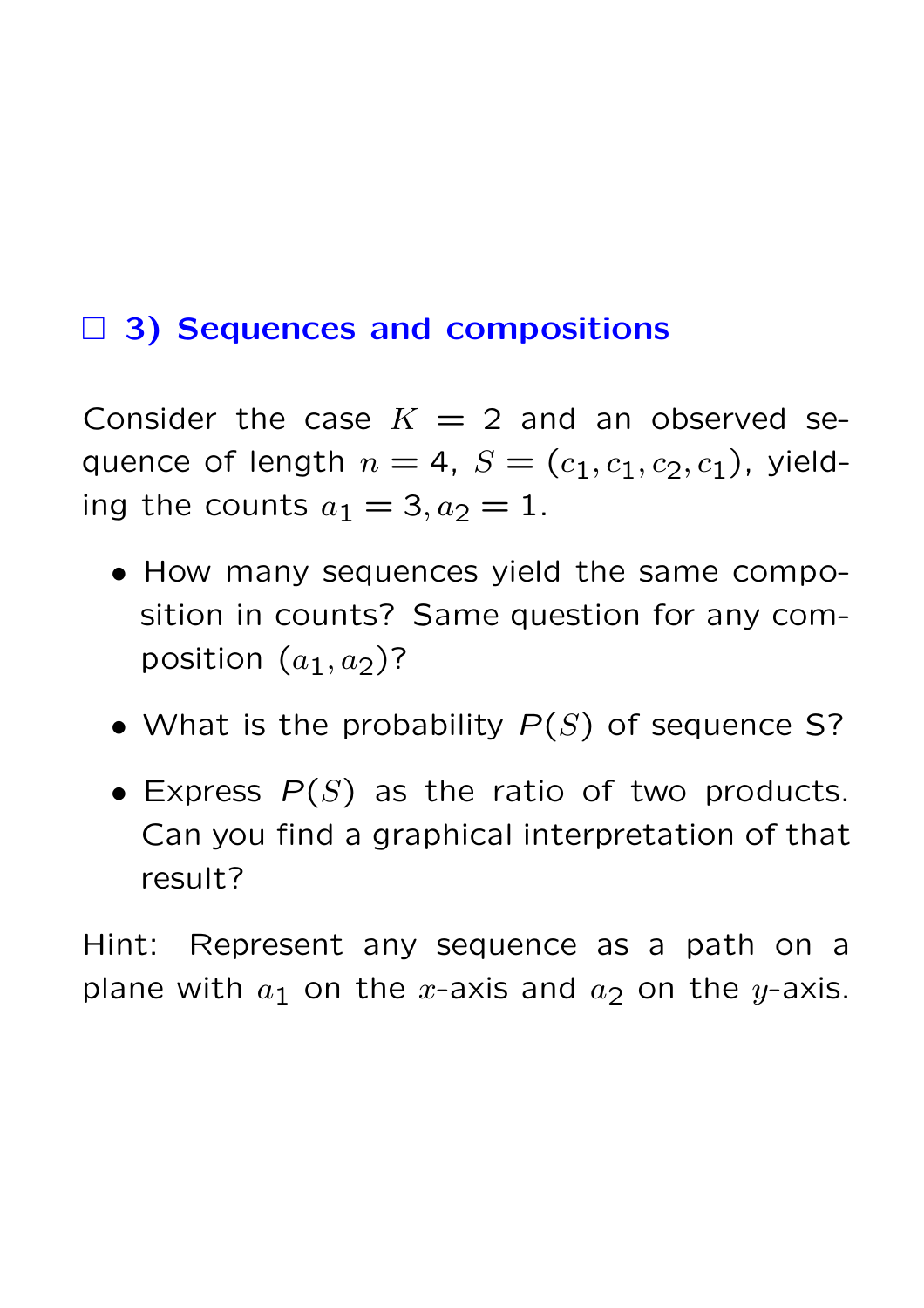# Distribution DiMn Particular cases

### Assumptions

- Consider that the composition in counts, over K categories, a follows a  $DiMn(n; \alpha)$
- $\Box$  1) Special case  $\alpha = 1$ :
	- Show that, in this case,  $a$  has a uniform distribution over its domain A.
	- From previous result, deduce the number of possible compositions of size  $n$  over  $K$  categories, *i.e.* the cardinal of  $A$ . Express this number as a binomial coefficient.

### □ 2) Towards Haldane

- For the case  $K = 2$  and  $n = 2$ , what are the possible compositions  $a$
- For each  $a$ , give the expression of  $P(a)$
- Calculate this distribution for  $\alpha_1 = \alpha_2 = \frac{1}{2}$ , for  $\alpha_1 = \alpha_2 = \frac{1}{10}$
- What happens if  $\alpha_1 = \alpha_2$  tends to 0?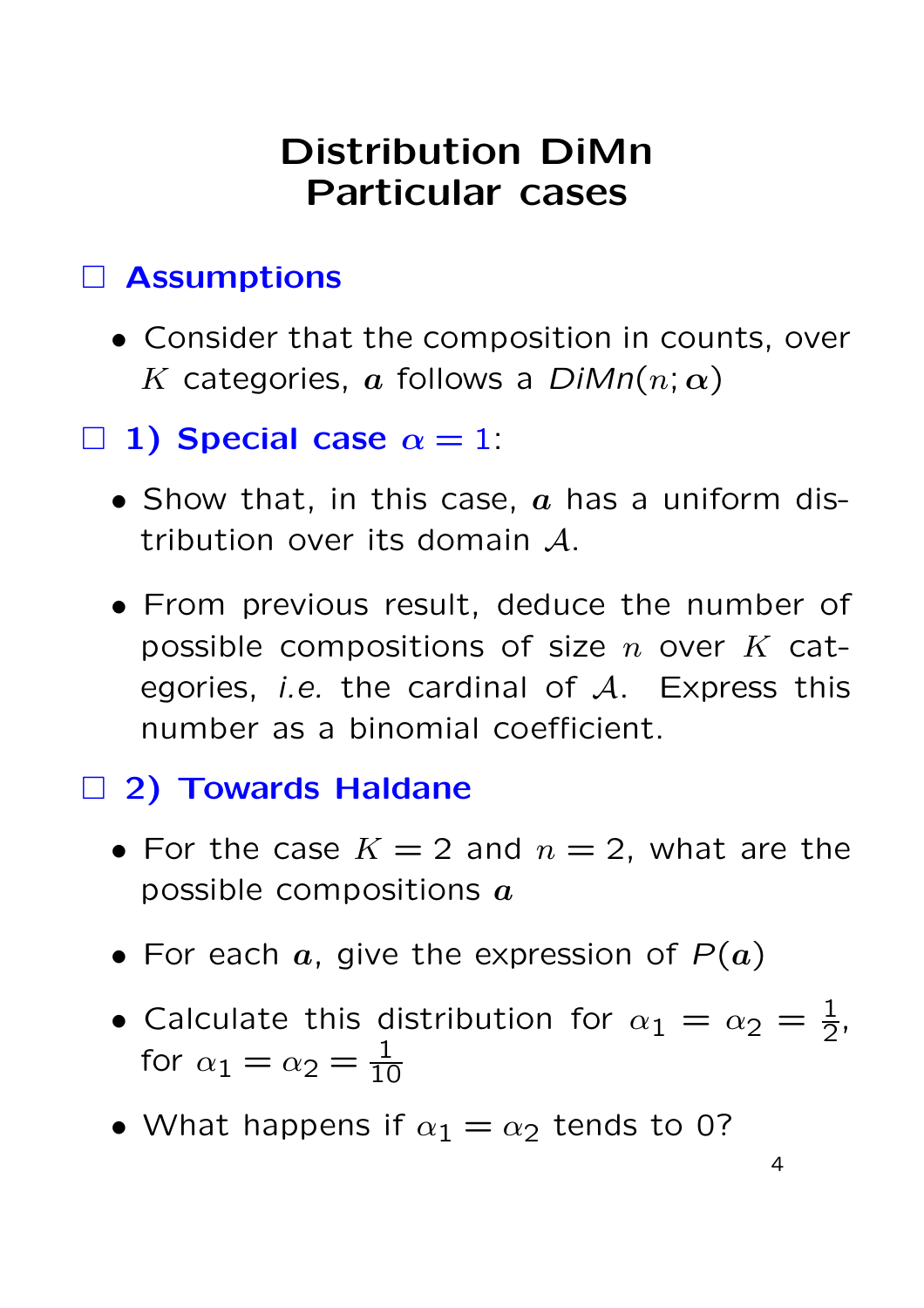# DiMn: pooling and restriction

#### Assumptions

- Consider  $a \sim \text{DiMn}(n; \alpha)$  for  $K = 3$ , *i.e.*  $a =$  $a_1, a_2, a_3$  with fixed  $\sum_k a_k = n$
- Let  $a_{23} = a_2 + a_3$  be the count of the pooled category  $c_{23} = (c_2 \text{ or } c_3)$

 $\Box$  1) Express the overall distribution on a,  $P(a)$ , as a function of the marginal  $P(a_1, a_{23})$ 

 $\Box$  2) What does this entail for the following distributions?

- $P(a_1, a_{23})$
- $P(a_2, a_3|a_2)$

 $\Box$  3) Recursion: The preceding example can be viewed as (i) defining a tree underlying the set of categories C,  $T = \{c_1, c_{23} = \{c_2, c_3\}\}\)$ , and (ii) "cutting" tree  $T$  at node  $c_{23}$ . What would be obtained for  $K = 5$  categories underlied by tree  $T = \{c_{1234} = \{c_1, c_{234} = \{c_2, c_3, c_4\}\}, c_5\}$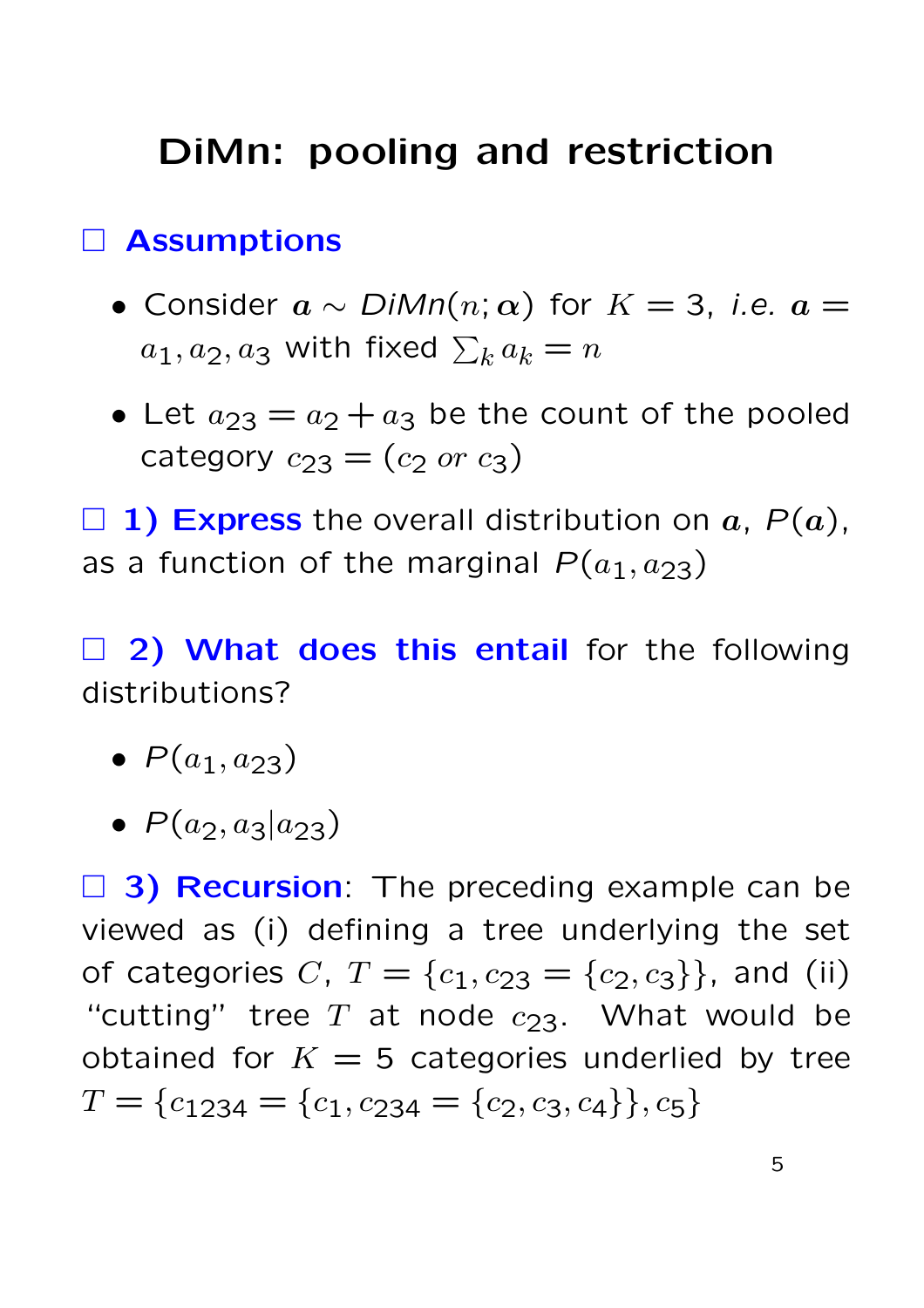# Bayesian prediction

### Assume the following prior and posterior predictive distributions

- $K$  is fixed
- $a \sim \text{DiMn}(n; \alpha)$
- $a' \sim \text{DiMn}(n'; a + \alpha)$

#### Answer the following questions

- First, consider the prior prediction for  $n=1$ . What is the probability that  $a_k = 1$ ?
- Now, consider the posterior prediction for  $n'$  = 1. What is the probability that  $a'_k = 1$ ?
- Same questions, with assuming also that the prior is a symmetric Dirichlet, *i.e.*  $\alpha_k = \alpha$
- Now, consider the "bag of marbles" data, with observed data: 1 red, 2 green, 2 light blue, 1 dark blue. Under the same assumptions, what is the probability that  $a'_k$  $_{blue}^{\prime\prime} = 1$ for  $n' = 1$ ?
- Is there a problem?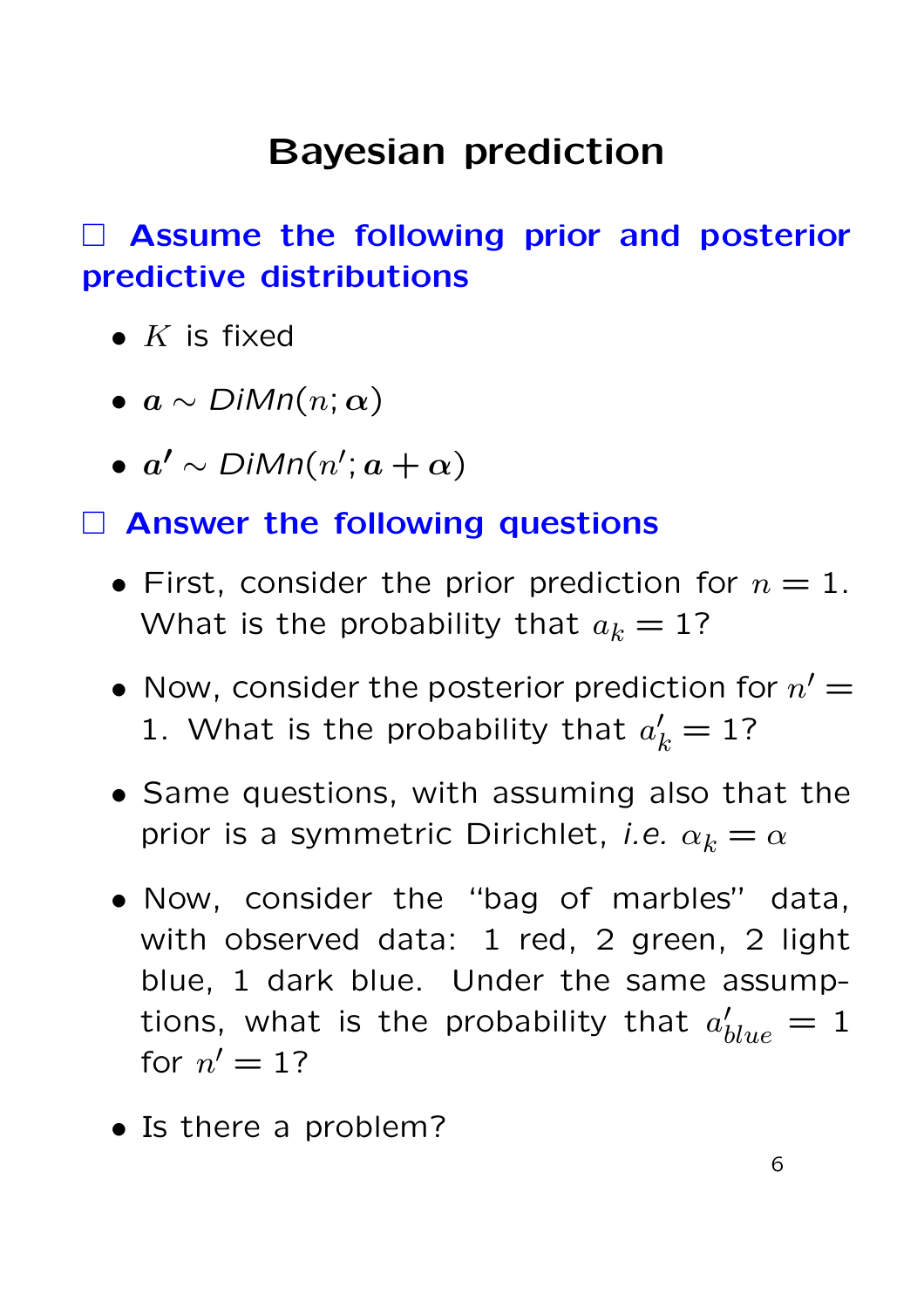# Imprecision and s

### Assumptions

- Prior uncertainty is modelled by an IDMM $(s)$
- Denote by  $B_j$  the event that next observation will be from category  $c_j$  (possibly not elementary)

### Questions

- Find the prior lower and upper probabilities,  $\underline{P}(B_i)$  and  $\overline{P}(B_i)$ .
- After observing data  $a$ , find the posterior lower and upper probabilities,  $\overline{P}(B_j|\bm{a})$  and  $\overline{P}(B_j|\bm{a})$ .
- Define the imprecision about an event by  $\Delta(\cdot)$  =  $\overline{P}(\cdot) - \underline{P}(\cdot)$ . What are  $\Delta(B_j)$  and  $\Delta(B_j|a)$ ?
- Compute the ratio of these two imprecisions. When is it equal to 2, to 10?
- Apply the preceding results to the "bag of marbles" example, with  $B_j$  being the event that the next observation is blue.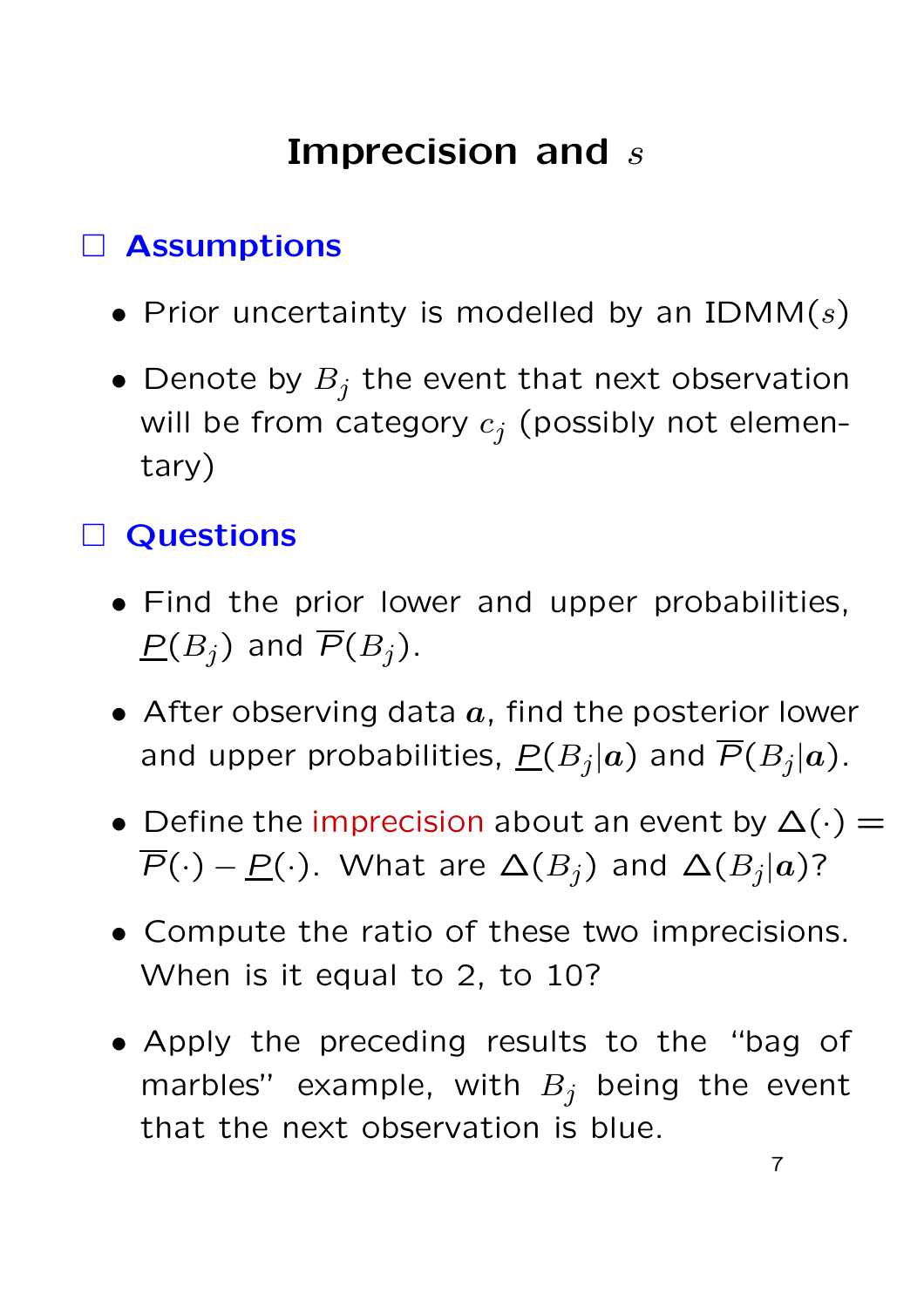# Confirming a universal law

### Assumptions

- There are  $K$  basic categories
- Amongst  $n$  observations, all were found to belong to  $c_1$ , *i.e.*  $a_1 = n$
- You envisage to collect  $n'$  more data, and you consider the hypothesis  $H_0$  that these future data might all be of type  $c_1$  again, *i.e.* that  $a'_1 = n'.$

#### $\Box$  1) Bayesian answers

- Under a standard Bayesian model, with prior Diri( $\alpha$ ), what is the expression  $P = P_{\alpha}(H_0|a)$ ?
- What is the value of  $P$  under Haldane's model, i.e.  $\alpha = 0$ ?
- What is the value of  $P$  under Bayes-Laplace's model, *i.e.*  $\alpha = 1$ , assuming  $K = 2$ , and then  $K = 3$ ?